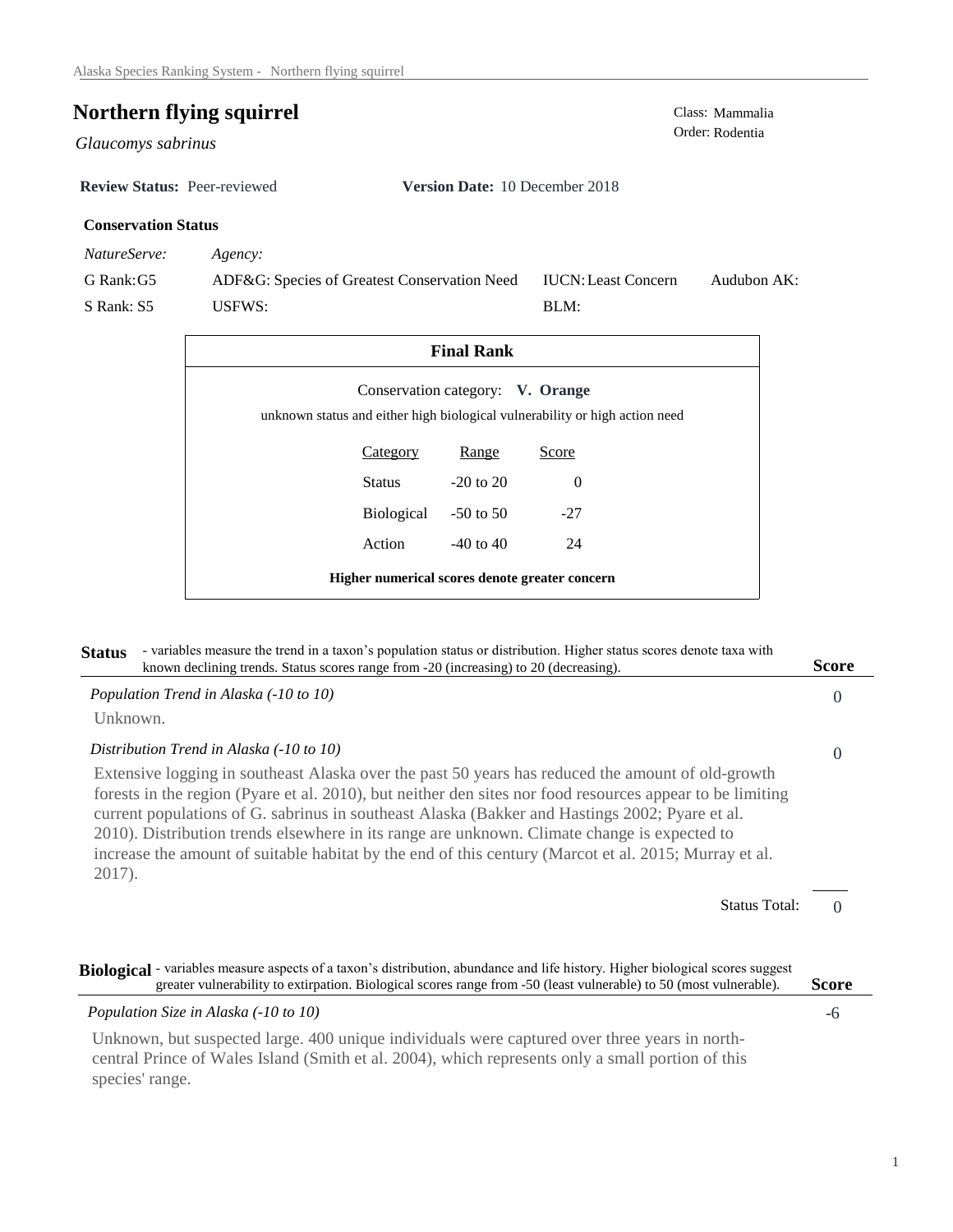#### *Range Size in Alaska (-10 to 10)*

Occurs throughout islands and mainland of southeast Alaska (MacDonald and Cook 2009). Distribution elsewhere in the state is poorly known. It has been documented in southcentral and interior Alaska, from Anchorage east to the Canadian border and north to the foothills of the Brooks Range (MacDonald and Cook 2009). Its distribution on the Kenai Peninsula and Prince William Sound needs to be verified (MacDonald and Cook 2009). Estimated range size is ~463,602 sq. km., based on range map from ACCS (2017a).

#### *Population Concentration in Alaska (-10 to 10)*

Does not concentrate.

### *Reproductive Potential in Alaska*

### Age of First Reproduction (-5 to 5)

<2 years. In the U.S. Pacific Northwest, females 22 months or older were typically reproductively active (Villa et al. 1999). A study on Prince of Wales island reported a maximum lifespan of 30 months, during which time reproduction had already occurred (Smith and Nichols 2003).

### Number of Young (-5 to 5)

In northern Washington, mean litter size was 2.8 and ranged from 1 to 4 (Villa et al. 1999). Females have one litter per year (Villa et al. 1999). We rank this question as 0.5 \* B and 0.5 \* C.

### *Ecological Specialization in Alaska*

#### Dietary  $(-5 \text{ to } 5)$

In Alaska and the northwest U.S., diet consists mainly of epigeous fungi, hypogeous fungi (truffles), lichens, and conifer seeds (Maser et al. 1985; Maser et al. 1986; Pyare et al. 2002; Smith 2007; Flaherty et al. 2010). The importance of these items in the diet varies seasonally and regionally (Maser et al. 1985; Maser et al. 1986; Flaherty et al. 2010). Within this niche, flying squirrels are opportunistic and consume several genera of fungi (Maser et al. 1985; Pyare et al. 2002; Lehmkuhl et al. 2004; Flaherty et al. 2010). To a far lesser extent, soil invertebrates are also consumed (Flaherty et al. 2010).

#### Habitat  $(-5 \text{ to } 5)$

Inhabits a variety of forest types including temperate spruce-hemlock rainforests, open canopy wetlands, fragmented forests (a mix of logged and old-growth) and mixedwood spruce-birch forests (Mowrey and Zasada 1984; Smith and Nichols 2003; Smith et al. 2004; Pyare et al. 2010). Important habitat features include large trees, snags, and an ericaceous understory; given this, stand age (i.e. old-growth) and intactness are likely important factors (Bakker and Hastings 2002; Smith et al. 2004; Pyare et al. 2010).

G. sabrinus builds dens for resting and to bear young. Maternal dens have not been specifically investigated in Alaska, but studies in Washington suggest that females typically use cavities in live trees (Carey et al. 1997). Meanwhile, the location of "resting" dens is highly variable. In Alaska, they have been found on live trees, snags, under stumps and root wads, both on the outside of trees (e.g. masses of lichen and moss) and in cavities (Mowrey and Zasada 1984; Bakker and Hastings 2002; Pyare et al. 2010). The importance of external versus cavity dens varies regionally, perhaps as a function of availability (Mowrey and Zasada 1984; Bakker and Hastings 2002; Pyare et al. 2010). Tree cavities do not appear limited in southeast Alaska (Bakker and Hastings 2002; Pyare et al. 2010).

-5

-10

2

1

1

-27 Biological Total: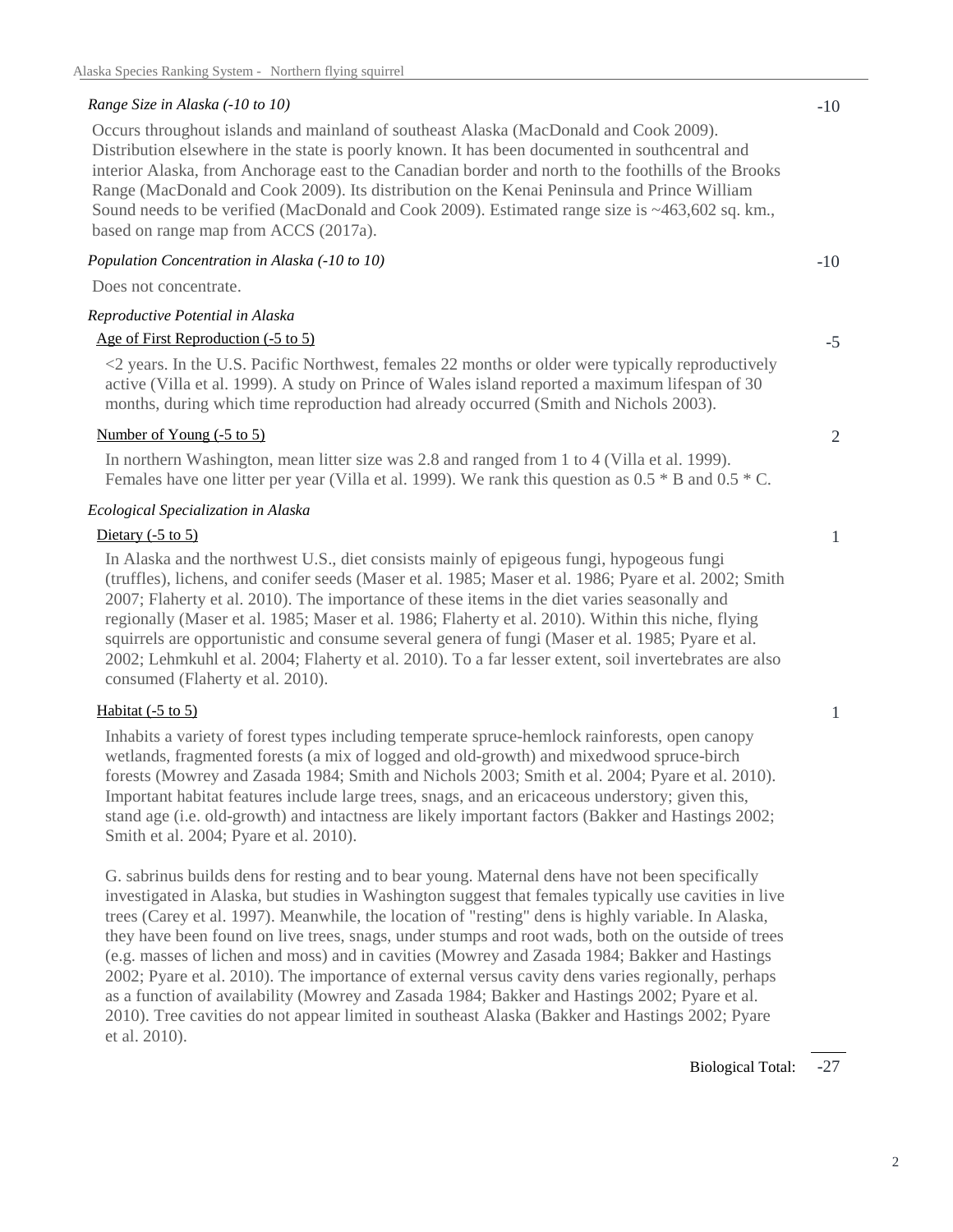| - variables measure current state of knowledge or extent of conservation efforts directed toward a given taxon.<br>Action<br>Higher action scores denote greater information needs due of lack of knowledge or conservation action. Action                                                                                                           |              |
|------------------------------------------------------------------------------------------------------------------------------------------------------------------------------------------------------------------------------------------------------------------------------------------------------------------------------------------------------|--------------|
| scores range from -40 (lower needs) to 40 (greater needs).                                                                                                                                                                                                                                                                                           | <b>Score</b> |
| Management Plans and Regulations in Alaska (-10 to 10)                                                                                                                                                                                                                                                                                               | 10           |
| Squirrels, including flying squirrels, can be hunted and trapped in Alaska with no closed season or<br>bag limits (ADFG 2020a; ADFG 2020b).                                                                                                                                                                                                          |              |
| Knowledge of Distribution and Habitat in Alaska (-10 to 10)                                                                                                                                                                                                                                                                                          |              |
| Distribution and habitat associations have been well-studied in southeast Alaska (e.g. Bidlack and<br>Cook 2001; Bakker and Hastings 2002; Smith and Nichols 2003; Smith et al. 2004; Pyare et al.<br>2010), but little is known about its habitat or distribution elsewhere in Alaska (MacDonald and Cook<br>2009; but see Mowrey and Zasada 1984). |              |
| Knowledge of Population Trends in Alaska (-10 to 10)<br>Not currently monitored.                                                                                                                                                                                                                                                                     | 10           |

#### *Knowledge of Factors Limiting Populations in Alaska (-10 to 10)*

Most studies have focused on southeast Alaska and in particular the Prince of Wales subspecies (G. sabrinus griseifrons). Smith and Nichols (2003) described the demography of populations on Prince of Wales island. Body condition and overwinter survival were similar for coniferous and peatland mixedwood populations (Smith and Nichols 2003) but demographic variability in poorer quality habitat may lead to those habitats acting as sinks (Smith and Person 2007). Population viability models have been built for southeast Alaskan populations (Smith and Person 2007; Smith et al. 2011b). Hypothermia may be a major cause of mortality in regions where individuals are exposed to wet conditions (Smith 2007).

Predation, availability of den sites, and availability of truffles have been proposed as limiting factors (Carey 2002; reviewed in Smith 2007). Tree cavities and food resources may be reduced in logged and fragmented landscapes (Carey et al. 1997; Smith 2007; Flaherty et al. 2010; Holloway and Smith 2011), but neither of these appear to be limiting in southeast Alaska (Bakker and Hastings 2002; Pyare et al. 2010). However, interspecific competition with red squirrels may restrict habitat availability (Smith and Nichols 2003; Smith 2012). A comparison between islands with and without red squirrels found that home ranges were larger and population density and recruitment were lower in areas where red squirrels were present (Smith 2012). The effects of edges and landscape fragmentation is equivocal and requires further study (Pyare et al. 2010; Trapp et al. 2019). Marginal habitats have been linked to lower population densities and lower densities of breeding females (Smith and Nichols 2003; Smith et al. 2004), as well as lower dispersal distances and lower landscape connectivity (Trapp et al. 2019). Predation may be less important in regulating populations in southeast Alaska than elsewhere in the species' range (Smith and Nichols 2003; Lewis et al. 2006), but additional studies are needed. Climate change is expected to increase the amount of suitable habitat by the end of this century (Marcot et al. 2015; Murray et al. 2017). However, climate change could negatively impact the availability of truffles if drought years become more common (K. Mohatt, USFS, pers. comm.). The taxonomy and biogeography of subspecies has been investigated (Demboski et al. 1998; Cook et al. 2001).

> 24 Action Total:

2

**Supplemental Information** - variables do not receive numerical scores. Instead, they are used to sort taxa to answer specific biological or management questions.

**Harvest:** Not substantial **Seasonal Occurrence:** Year-round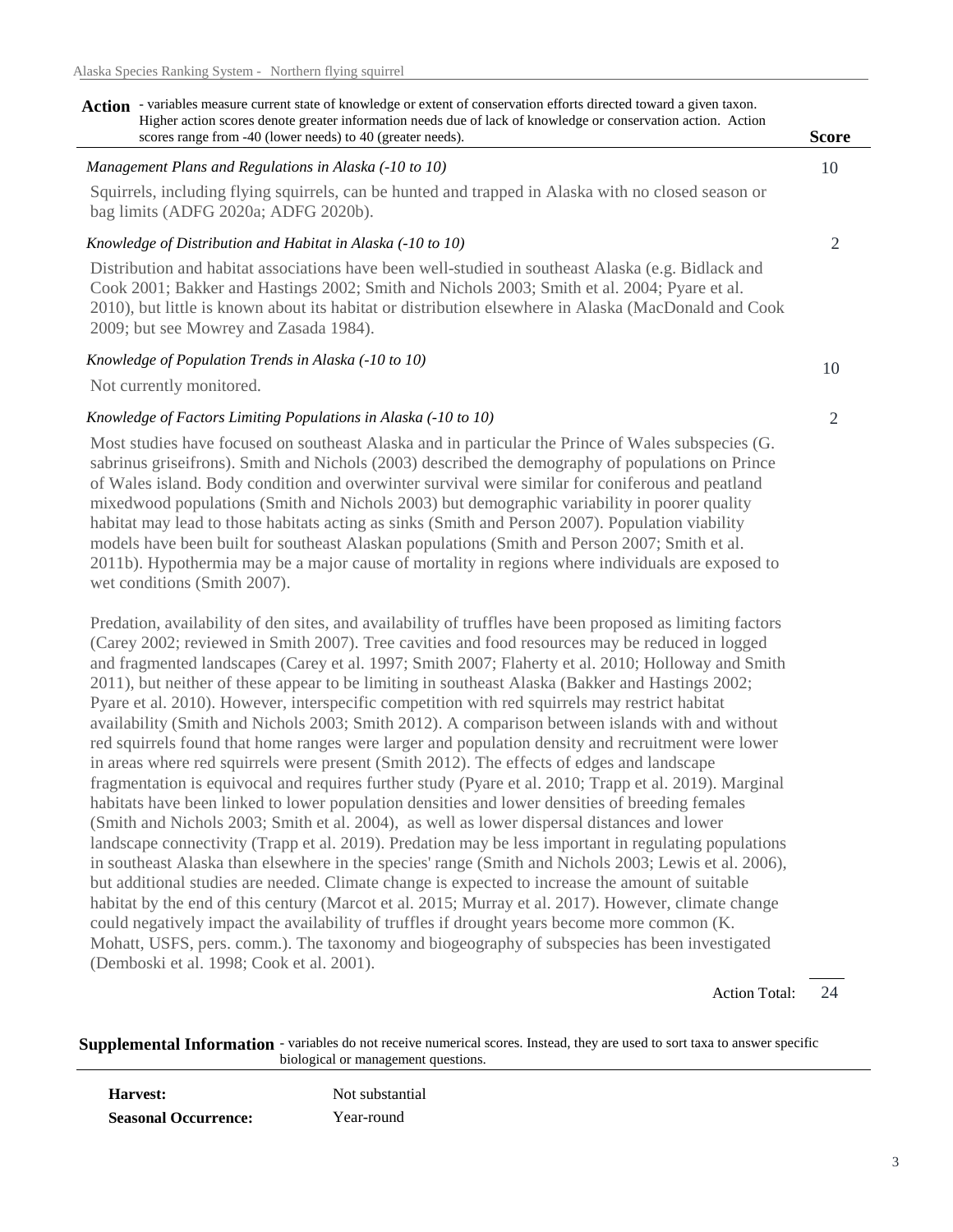| <b>Taxonomic Significance:</b>                   | Monotypic species |
|--------------------------------------------------|-------------------|
| % Global Range in Alaska:                        | ${<}10\%$         |
| $\%$ Global Population in Alaska: $\langle 25\%$ |                   |
| Peripheral:                                      | Nο                |

#### **References**

Alaska Center for Conservation Science (ACCS). 2017a. Wildlife Data Portal. University of Alaska Anchorage. Available online: http://aknhp.uaa.alaska.edu/apps/wildlife

Alaska Department of Fish and Game (ADFG). 2020a. 2020-2021 Alaska hunting regulations. Alaska Department of Fish and Game. Juneau, AK, USA.

Alaska Department of Fish and Game (ADFG). 2020b. 2020-2021 Alaska trapping regulations. Alaska Department of Fish and Game. Juneau, AK, USA.

Bakker, V. J., and K. Hastings. 2002. Den trees used by northern flying squirrels (Glaucomys sabrinus) in southeastern Alaska. Canadian Journal of Zoology 80(9):1623–1633. DOI: 10.1139/z02-155

Bidlack, A. L., and J. A. Cook. 2001. Reduced genetic variation in insular northern flying squirrels (Glaucomys sabrinus) along the North Pacific Coast. Animal Conservation 4(4):283–290. DOI: 10.1017/S1367943001008885

Carey, A. B. 2002. Response of northern flying squirrels to supplementary dens. Wildlife Society Bulletin 30(2):547–556.

Carey, A. B., T. M. Wilson, C. C. Maguire, and B. L. Biswell. 1997. Dens of northern flying squirrels in the Pacific Northwest. Journal of Wildlife Management 61(3):684-699. DOI: 10.2307/3802176

Cook, J. A., A. L. Bidlack, C. J. Conroy, J. R. Demboski, M. A. Fleming, ..., S. O. MacDonald. 2001. A phylogeographic perspective on endemism in the Alexander Archipelago of Southeast Alaska. Biological Conservation 97(2):215-227. DOI: 10.1016/S0006-3207(00)00114-2

Demboski, J. R., B. K. Jacobsen, and J. A. Cook. 1998. Implications of cytochrome b sequence variation for biogeography and conservation of the northern flying squirrels (Glaucomys sabrinus) of the Alexander Archipelago, Alaska. Canadian Journal of Zoology 76:1771-1777.

Flaherty, E. A., M. Ben-David, and W. P. Smith. 2010. Diet and food availability: implications for foraging and dispersal of Prince of Wales northern flying squirrels across managed landscapes. Journal of Mammalogy 91(1):79–91. DOI: 10.1644/09- MAMM-A-014R.1

Holloway, G. L., and W. P. Smith. 2011. A meta-analysis of forest age and structure effects on northern flying squirrel densities. The Journal of Wildlife Management 75(3):668–674. DOI: 10.1002/jwmg.77

Lehmkuhl, J. F., L. E. Gould, E. Cázares, and D. R. Hosford. 2004. Truffle abundance and mycophagy by northern flying squirrels in eastern Washington forests. Forest Ecology and Management 200(1-3):49-65.

MacDonald, S. O., and J. A. Cook. 2009. Recent mammals of Alaska. University of Alaska Press, Fairbanks, AK, USA.

Marcot, B. G., M. T. Jorgenson, J. P. Lawler, C. M. Handel, and A. R. DeGange. 2015. Projected changes in wildlife habitats in Arctic natural areas of northwest Alaska. Climate Change 130(2):145–154. DOI: 10.1007/s10584-015-1354-x

Maser, Z., C. Maser, and J. M. Trappe. 1985. Food habits of the northern flying squirrel (Glaucomys sabrinus) in Oregon. Canadian Journal of Zoology 63(5):1084–1088. DOI: 10.1139/z85-162

Maser, C., Z. Maser, J. W. Witt, and G. Hunt. 1986. The northern flying squirrel: a mycophagist in southwestern Oregon. Canadian Journal of Zoology 64(10):2086-2089. DOI: 10.1139/z86-318

Mowrey, R. A., and J. C. Zasada. 1984. Den tree use and movements of northern flying squirrels in interior Alaska and implications for forest management. Pages 351–356 In Meehan, W. R., T. R. Merrell, and T. A. Hanley, eds. Fish and wildlife relationships in old-growth forests. American Institute of Fishery Research Biologists, Juneau, AK, USA.

Murray, D. L., M. J. L. Peers, Y. N. Majchrzak, M. Wehtje, C. Ferreira, ..., and D. H. Thornton. 2017. Continental divide: Predicting climate-mediated fragmentation and biodiversity loss in the boreal forest. PLOS ONE 12(5):e0176706.